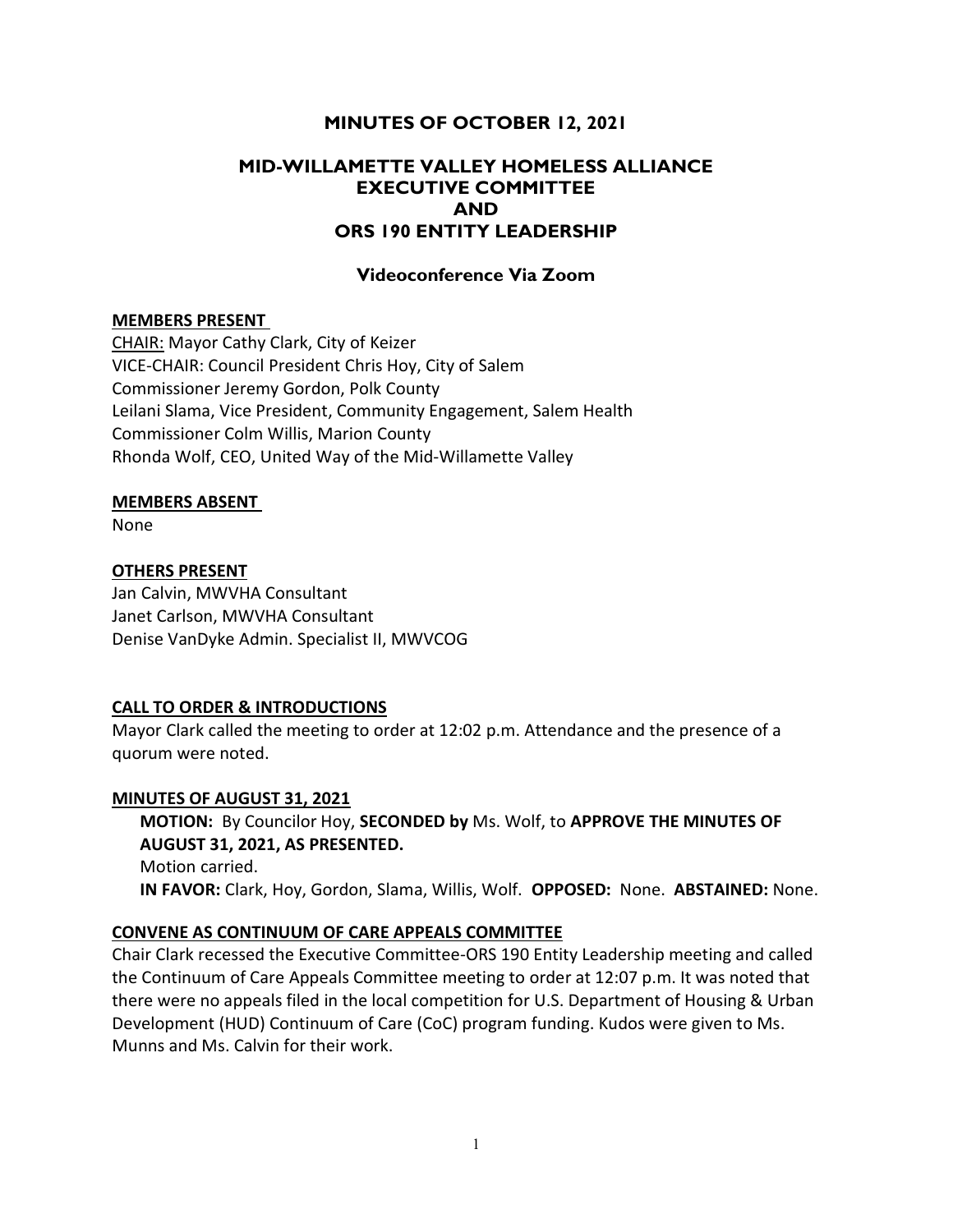Board members inquired about how the review process went. Ms. Calvin reported that the Review & Ranking Subcommittee ranked nine proposals – seven were renewal projects and two were new. The ninth project, Sable House, came in second for Domestic Violence Bonus funds, but could be partially funded with Continuum of Care bonus and reallocation funding. Since the project request was more than the available funding, HUD can choose to:

- 1) Not award the \$83,292 bonus and reallocation funding to the CoC,
- 2) Award more than \$83,292 to fully fund the Sable House project, or
- 3) Fund the project at \$83,292, if the Sable House project is still viable at the reduced amount.

Staff should have a response on Wednesday from Sable House regarding their preference. The board can consider adjustments to the proposed prioritized list at the board meeting.

The Continuum of Care Appeals Committee meeting was adjourned at 12:11 p.m. Mayor Clark reconvened the Executive Committee-ORS 190 Entity Leadership meeting.

### OCTOBER JOINT BOARD AGENDA

Ms. Carlson and Ms. Calvin reviewed the draft board meeting agenda provided in the meeting packet. There have been several resignations and appointments to committees and workgroups, including the Youth Action Board. The Youth Action Board is developing an application process that will be brought to the board next month. A letter of support for the Youth Homelessness Demonstration Project planning grant needs to be ratified by the Alliance board. Annual invoices for member contributions will be sent soon to governmental members. The financial review is still in process.

ORS 190 Entity business included several Memoranda of Understanding (MOU). The first is an MOU with Salem Housing Authority that formalizes agreements around use of Coordinated Entry processes. Councilor Hoy noted for the record that he chairs the Salem Housing Authority board, but there is no conflict for today's meeting. The second MOU is with Catholic Community Services for the Fostering Hope Initiative. It is similar to agreements the board approved a year ago with Chemeketa Community College, Willamette Workforce Partnership, and the Marion-Polk Early Learning Hub. Three additional MOUs are to receive donations from non-governmental board members PacificSource, Union Gospel Mission, and United Way. Ms. Wolf was thanked again for increasing the United Way donation amount to \$5,000. Salem Health already processed a community grant which the CoC received in June, so no donation agreement is needed for Salem Health. Commissioner Willis noted for the record that he serves on the Catholic Community Services board, but there should be no conflicts.

The Word's Out PR agreement, provided in the packet, is for CoC communication services that includes social media. Ms. Carlson said that Nicole Thomas, principal, is enthused to begin.

The next action item on the board agenda is to consider the Final Prioritized List that is part of the HUD Notice of Funding Opportunity (NOFO) application. Ms. Carlson stated that during the scoring process, it became clear the scoring tools were skewed towards new proposals versus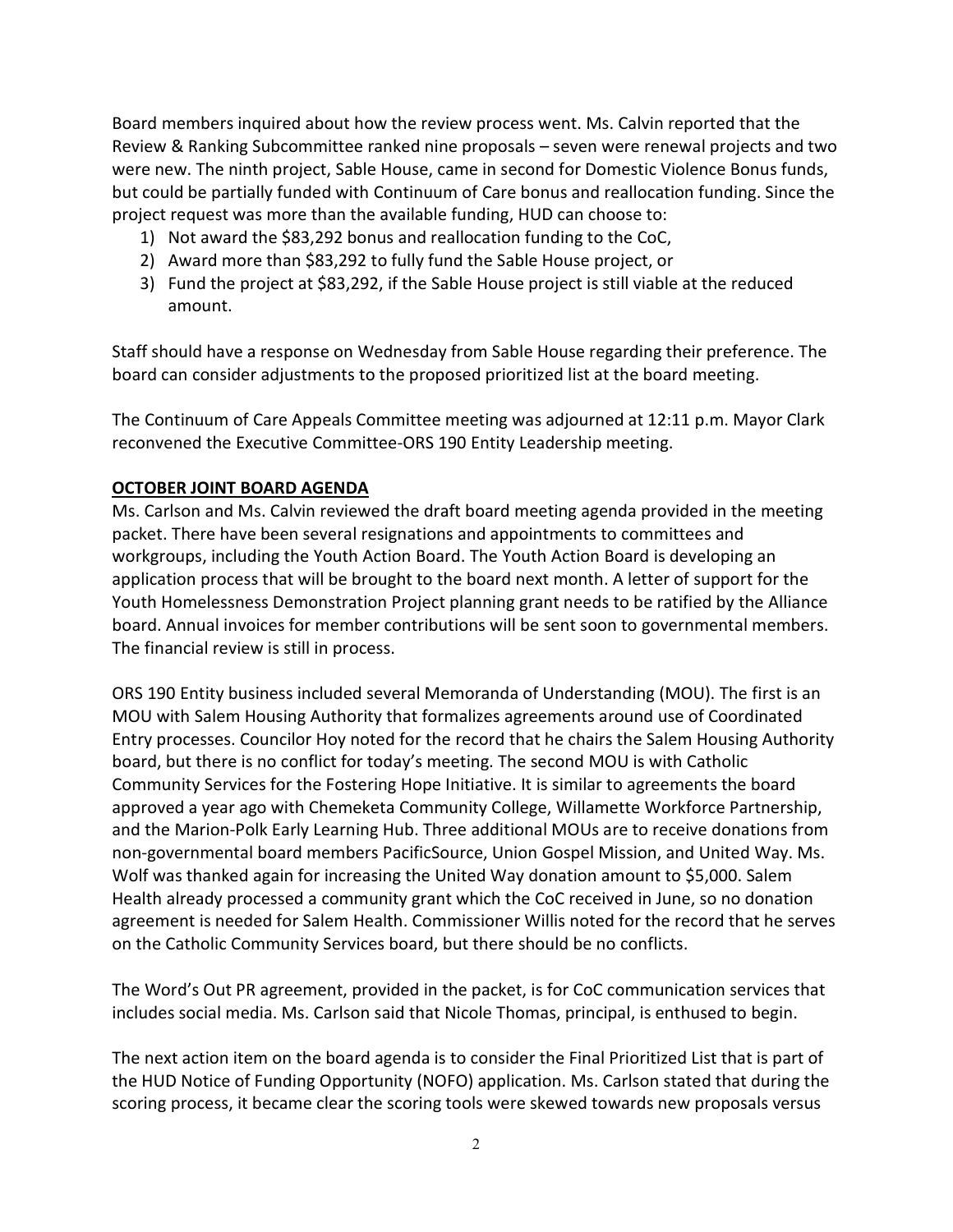renewals because of how points were allocated for system performance. She recommended revising the scoring tools prior to the next round. It is important to fine tune the process and do some test runs with the scoring. Fortunately, this situation had little impact on the current competition because the new and renewal projects were vying for separate funding allocations. Councilor Hoy confirmed how unintended consequences can occur in scoring tools, based on his experience in Clackamas County, and expressed support for an interim review of how points are allocated.

The annual update of the CoC Governance Charter will take place at the board meeting. Ms. Carlson described the proposed charter revisions. Some of the revisions are required by the HUD NOFO. The first proposal is to add board representatives with lived experience. Proposed language retains the LEAD representative and adds two new members with lived experience within the past seven. Members with recent lived experience would be recruited through the Collaborative Committee. After discussion, Executive Committee members gave direction that the Collaborative Committee should recommend, rather than appoint, the two members for board appointment. Commissioner Willis asked whether there should be two new members or one. Ms. Calvin responded that two members were recommended based on best practices, the percentage of the group, and to give moral support to each other. Commissioner Willis expressed concerns that the board not become too large to function well. Ms. Carlson replied that the board can revisit the issue next year.

A one percent assessment from providers for CoC administration was added to the charter, and "written" agendas are now specified. The Collaborative Committee's purpose was expanded, pulling in responsibilities listed in other sections of the charter. Added language specifically allows the Collaborative Committee to establish subcommittees. The Performance & Evaluation Committee section includes some technical edits. Councilor Hoy requested that the acronym for ESG (Emergency Solutions Grant) be spelled out. The Coordinated Entry Committee changes were requested by committee vote. The Youth Action Board has been added as a standing committee. The list of Continuum of Care reports has been updated to match reports that the CoC produces.

Ms. Calvin described changes to the Homeless Management Information System (HMIS) section, which are to update the language to match reality. Names have been corrected as needed. Roles and responsibilities have been clarified. Ms. Carlson continued with changes to the project application section. The process has been clarified, including correcting NOFA (Notice of Funding Availability) to NOFO (Notice of Funding Opportunity).

The NOFO requires that all CoC policies be incorporated into the governance charter. Coordinated Entry and performance monitoring processes have been incorporated by reference. Administrative policies, such as letters of support and grant policies, have been added with dates of adoption. Policies affecting programs incorporated into the charter include the CoC's anti-discrimination policy and street outreach policy. There are some new elements proposed to the anti-discrimination policy. An Eligibility for Educational Services Policy has been drafted and was reviewed by Julie Conn-Johnson, 24J McKinney-Vento liaison. It promotes